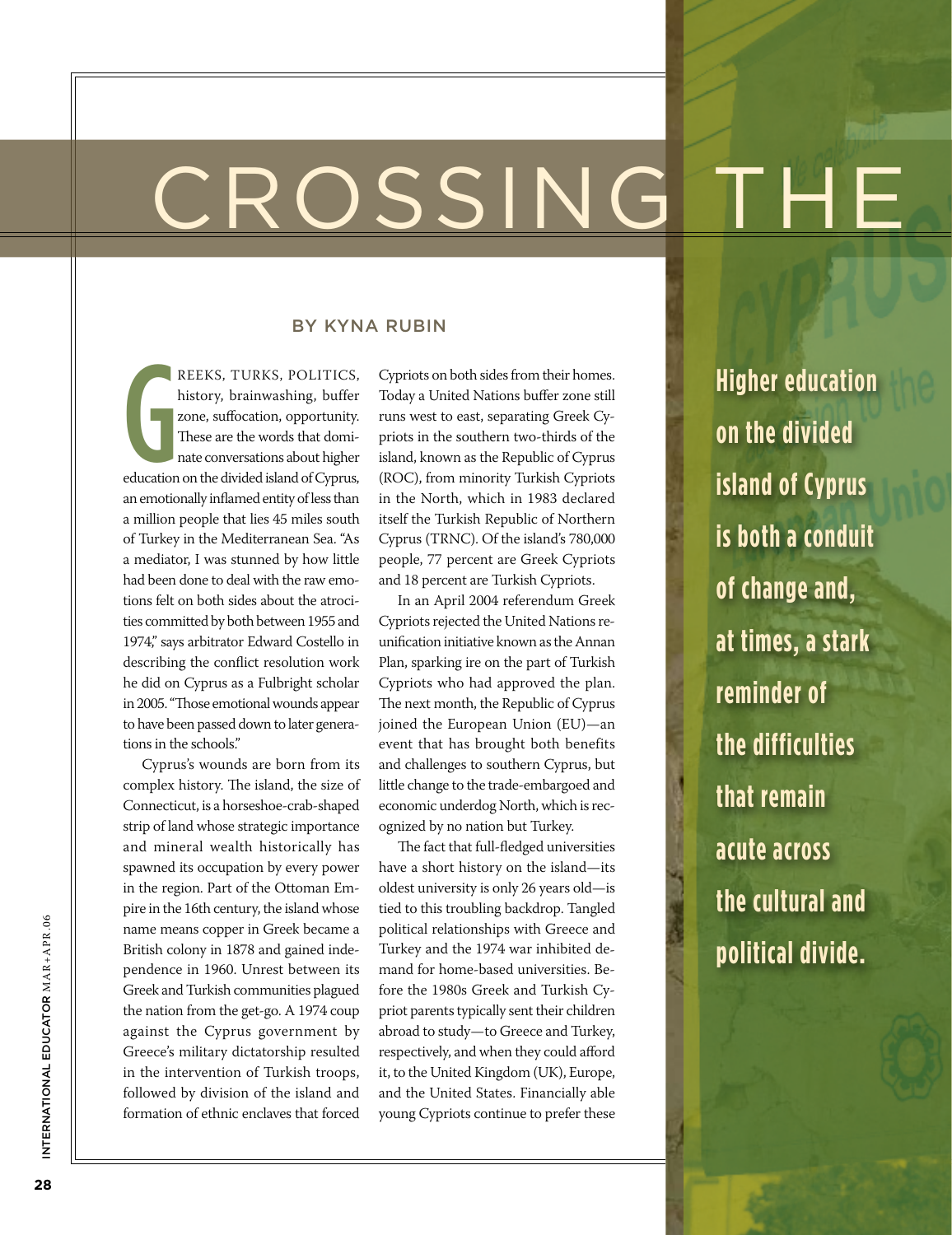# GREEN LINE



destinations for university education. Indeed, over half of all Greek Cypriot and 15 percent of all Turkish Cypriot college students studied abroad in 2004-2005. But the 1980s and 1990s saw a proliferation of local private institutions, which now number almost 40, and two flagship public universities, one on each side. These now provide opportunities for quality higher education at home—particularly in technical and business fields, but increasingly in the traditionally less popular humanities and social sciences.

Key to the island's ability to sustain so many colleges and universities, relative to its small population, is the same factor that has shaped its history for centuries: geography. Cyprus's proximity to the Middle East—it is 60 miles from Syria coupled with competitive tuition rates makes it an attractive destination for the region's university students, whose fees are sorely needed. Politicians on both sides of the island are keen to educate foreign students who, beyond revenue, create goodwill once they return home. Students from Muslim countries share a special cultural affinity with northern Cyprus, but plenty of them also enroll in Greek Cypriot institutions.

#### **The Genesis of an Industry**

getty images

In the South, development priorities have included goals to become a regional hub for medical, educational, high-tech, and business service centers. These aims could not be met without a more robust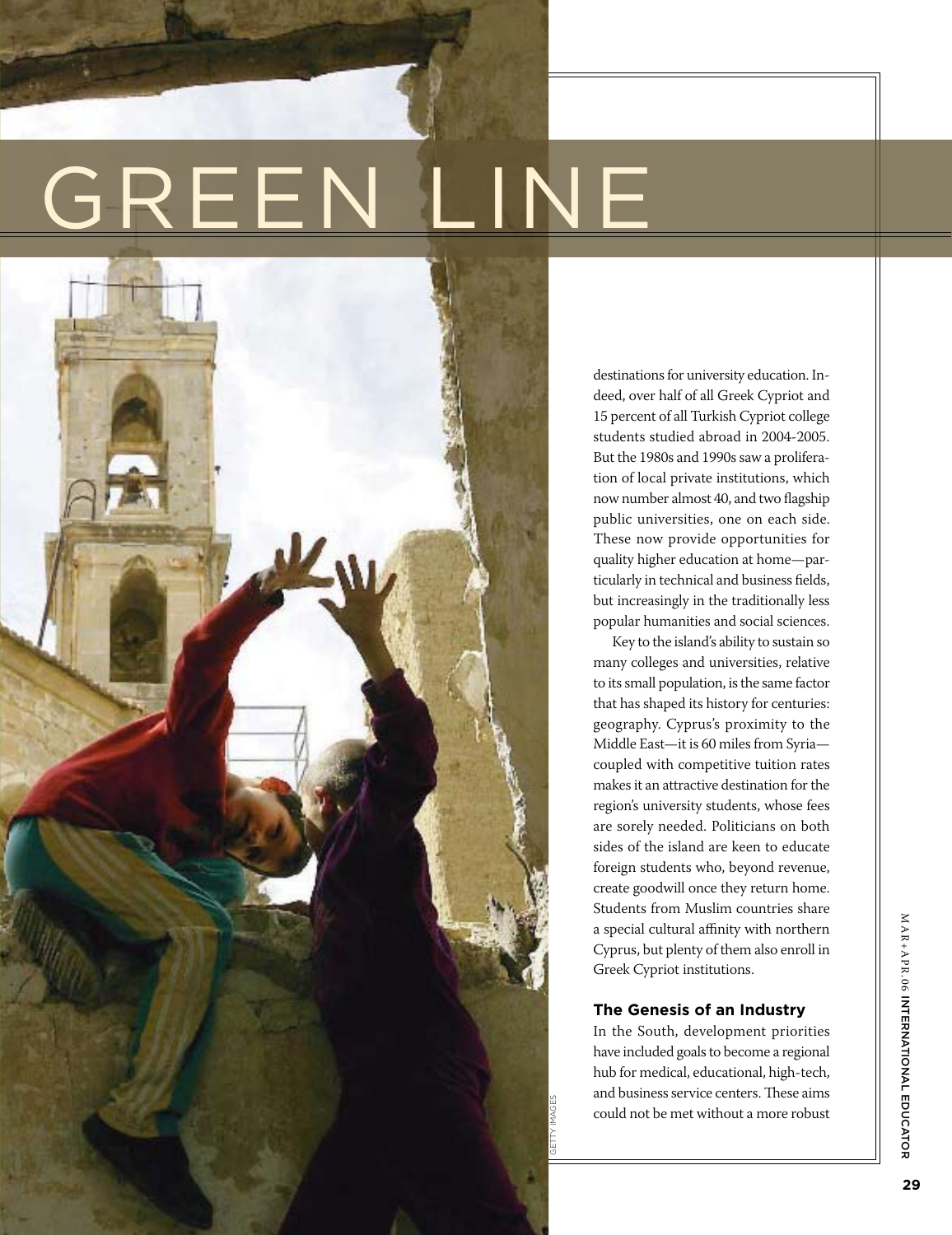higher education infrastructure. North of the buffer zone, higher education is one of the few economic engines available to Turkish Cypriots. The blossoming of private universities is due in part to Turkey's recognition of degrees provided by these northern Cyprus institutions, and to excess demand for higher education among students in Turkey, who occupy a large portion of slots on Turkish Cypriot campuses. "Higher education is more than just education for us," says Osman Ertug, Washington representative of the Turkish Republic of northern Cyprus. "It's an industry, a pillar of economic development, and a way out of our current isolation."

The result of these changes is a plethora of universities, many still in their adolescence, on an island that not so long ago had none. Quality is variable, which is to be expected in a young industry. But many institutions hire faculty who are foreign or foreign-trained and enjoy some form of exchange or joint degree agreement with overseas counterparts. Generally recognized leaders are Eastern Mediterranean University (which is state-run) and Near East University in the North, and the University of Cyprus (state-run), Intercollege, Cyprus College, and Fredericks Institute of Technology in the South. These two sets of institutions operate on completely separate tracks.

The 30-plus colleges in the South follow the Greek university system and teach in Greek, though the more prominent private schools stick to English. The official languages of the University of Cyprus are Greek and Turkish, but Greek is used most (English is limited to the English department) and, as such, is a deterrent to foreign students, admits the ROC's Ministry of Education and Culture. Greek is also the instruction language of two new public institutions—the Technological University of Cyprus (opening in 2007) and the Open University of Cyprus (2006). But the Ministry of Education and Culture notes that the laws governing these schools might be revised to include English as the language of instruction "in order to attract foreign students." All university instruction in the North is in English.

The Ministry of Education and Culture accredits institutions in the South; Turkey's Higher Education Council recognizes northern universities. Shared by schools on both sides is an adherence to authority and hierarchal systems that some foreign faculty on the island reportedly are trying to loosen. Critical thinking and skepticism toward received wisdom and authority are not as integral to Cyprus primary education as they can be in the United States, found Karin Costello, a Santa Monica College English professor who spent six months as a 2005 Fulbright scholar on Cyprus. Some of this phenomenon is

**Cyprus's proximity to the Middle East—it is 60 miles from Syria—coupled with competitive tuition rates makes it an attractive destination for the region's university students, whose fees are sorely needed.** 

common to traditional societies, some is due to politics. "Cypriot college and university students often prefer to be 'lectured at' and given the 'right' answer," she says. Education is also colored by the "distorted perspective" that the educational systems on both sides of the green line encouraged. "Each side was taught to see their side as right, the other as wrong." Given the almost complete lack of contact between 1974 and 2003, when checkpoint restrictions were lifted, she says, "an entire generation grew up deprived of the firsthand experiences that would have encouraged them to moderate and revise these stereotypes." Efforts on both sides are now underway, she notes, to create a more balanced presentation of the island's history.

Old world mentalities, and perhaps political prejudices, may slowly give way as Cypriot academic officials seek to expand and modernize their institutions—in the South to meet EU standards, in the North to engage in a precious trade opportunity, and on both sides to bolster national pride. Part of an opening process on Cyprus would, bicommunalists hope, also include increased Turkish Cypriot and Greek Cypriot interaction. Cyprus politics preclude official collaboration between Greek and Turkish Cypriot universities, but informal links among researchers north and south of the green line, and at conferences off the island,

are not uncommon. Phone calls, e-mail, and neutral meeting spaces within the buffer zone are channels for people-to-people discussions and cooperative projects.

#### **Stepping Up to the EU Plate**

The biggest news for the Greek Cypriot academic community is the benefits and obligations ensuing from the ROC's May 2004 ascension to the European Union. According to Spyros Spyrou, assistant professor of anthropology and sociology at Cyprus College in Nicosia, a slew of EU regulations that local institutions are expected to follow if they are to remain competitive will help improve higher education. For instance, many schools are expected to introduce the European Credit Transfer System, which will facilitate Cypriot students taking courses in EU universities. Other regulations, he says, require setting up national quality assurance agencies. "These are big challenges for the country and for higher education institutions," says Spyrou, who received his Ph.D. from SUNY/Binghamton.

Cyprus's EU membership has brought significant drops in tuition fees for Cypriot students studying in EU countries, says Spyrou, making higher education in places like the UK even more attractive to Cyprus's young people. "This has in some ways meant that the local colleges lost part of their market share," he says. But tempering this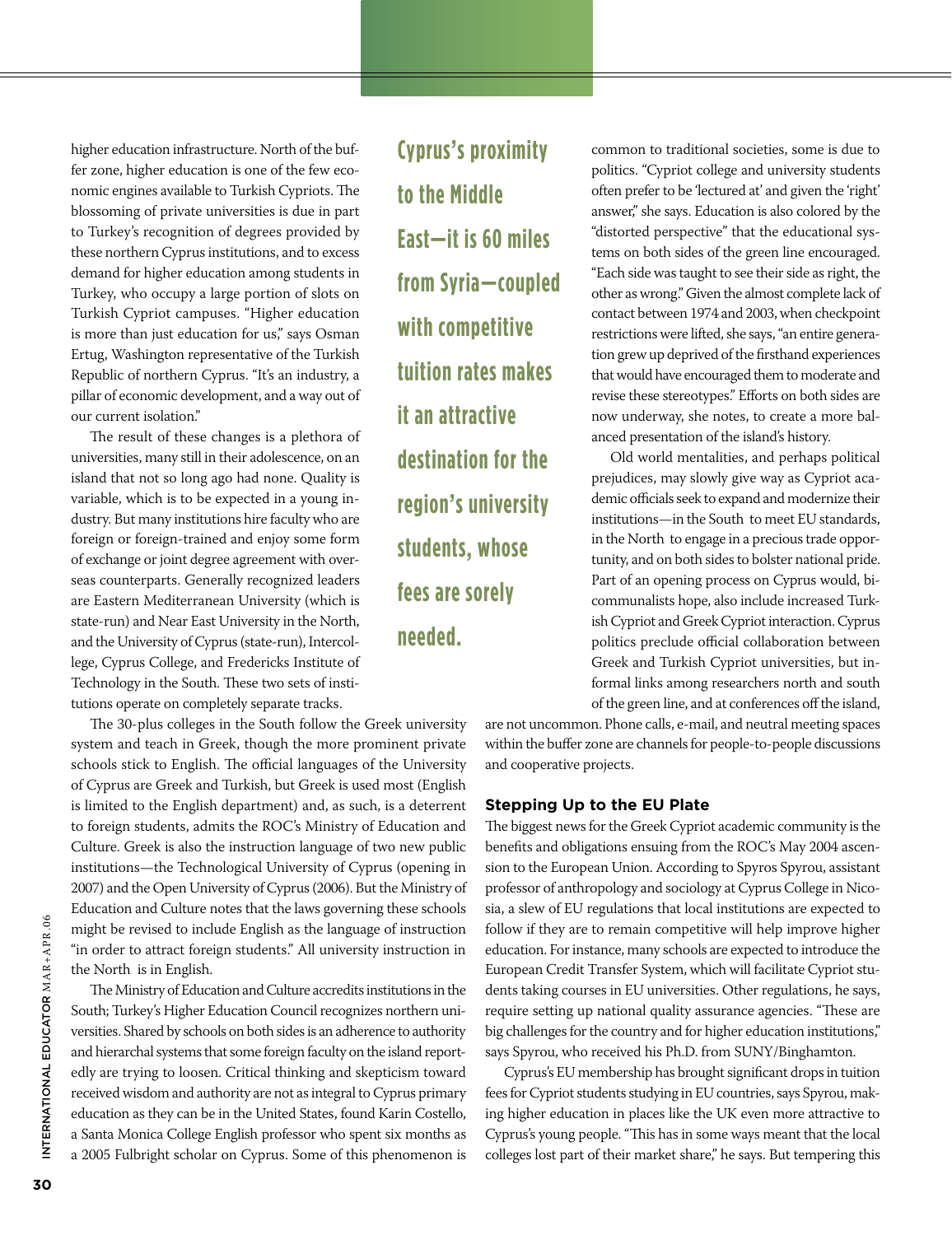

The island of Cyprus is near Syria (to the east), Turkey (to the north), and Greece (to the northwest).

trend is the long-awaited passage in 2005 of a law regulating the establishment of private universities. A number of colleges in the ROC offer bachelor's and graduate degrees, but were impeded by law from calling themselves universities. Now, after what another observer calls "a long political struggle," institutions can apply for the right to university status. This means, says Daniel Hadjittofi, executive director of the Cyprus Fulbright Commission, that colleges in the ROC that meet the legislation's criteria for university recognition will no longer have to apply to the Ministry of Education and Culture for recognition one program or department at a time, as they did previously; they will now be on a par with the University of Cyprus. The new law, says another observer, results from EU pressure "to allow for fair practices in higher education and to avoid EU penalties for being too restrictive." Another spur that is expected to enhance higher education competition and improve quality is that EU membership allows any EU institution to set up shop on the island.

Spyrou believes that these changes will result in the best colleges improving their standards even more. A U.S. Embassy official in Cyprus observes that the top private colleges in the South—Intercollege, Cyprus College, and Fredericks Institute of Technology—are gearing up to become universities. And the Ministry of Education and Culture reports government moves to enrich undergraduate and graduate programs at the University of Cyprus, and to open two new universities in the next few years. Stronger institutions are likely to convince some Cypriots to stay home for college.

The Republic of Cyprus's EU club card is likely to exacerbate a six-year drop in number of Cypriot students studying in the United

States. The availability elsewhere of high-quality, lower cost options had been pushing those numbers down even before Cyprus's EU ascension. According to Ministry of Education and Culture statistics, of the 19,000 Greek Cypriot students studying abroad in 2004-2005, about 66 percent went to Greece, 20 percent to the UK, and 5 percent (925 students) to the United States. That last figure had been 8 percent of the study abroad total in 2002-2003.

At the same time that more Cypriots are now likely to head to Europe to study, numbers of European students hopping planes for southern Cypriot campuses could grow. Traditionally, however, most of the foreign student ranks of ROC institutions have come from less-developed countries. For instance, an Intercollege newsletter story about a recent international spring festival on campus highlights students from Africa, India, Iran, Pakistan, and the Middle East. Karin Costello, who lectured at Intercollege for a month, notes that these students find southern Cyprus a safe and peaceful environment. "It's expensive to live in Cyprus, espe-

cially in the South," she says, "but some of these international students find a more varied and perhaps better education in Cyprus" than in their own countries. A quarter of Cyprus College's 3,500 enrollees are international students. Spyros Spyrou says that source countries on that campus are Bangladesh, Bulgaria, China, Nigeria, India, Jordan, Nepal, Palestine, Romania, Russia, and Sri Lanka.

Job prospects for Greek Cypriot college graduates are good, relative to their Turkish Cypriot counterparts, because of the ROC's generally healthy economy—tourism and financial services dominate—and liberal foreign investment climate. According to Spyrou, Greek Cypriot graduates from Cyprus College, for example, traditionally have found work on the island in business and information technology—both are popular majors at ROC institutions. Further, Cyprus's EU membership grants Republic of Cyprus students the right to work freely in EU countries of their choice, enhancing their job options.

#### **Operating in a Box**

Unlike the Republic of Cyprus, the Turkish Republic of Northern Cyprus functions in an economic vacuum, cut off from trade, investments, and direct flights to Europe and elsewhere because of its unrecognized status by all nations except Turkey. Absent a sizeable private sector, the Turkish Cypriot economy produces only a third of the South's per capita GDP. The North relies heavily on support from Turkey to finance its government and infrastructure. The economic disparities between the two sides of the island are stark. One Fulbright scholar describes the South as "new wealth, all brand new Mercedes without a dent," and the North as "people living in squalor."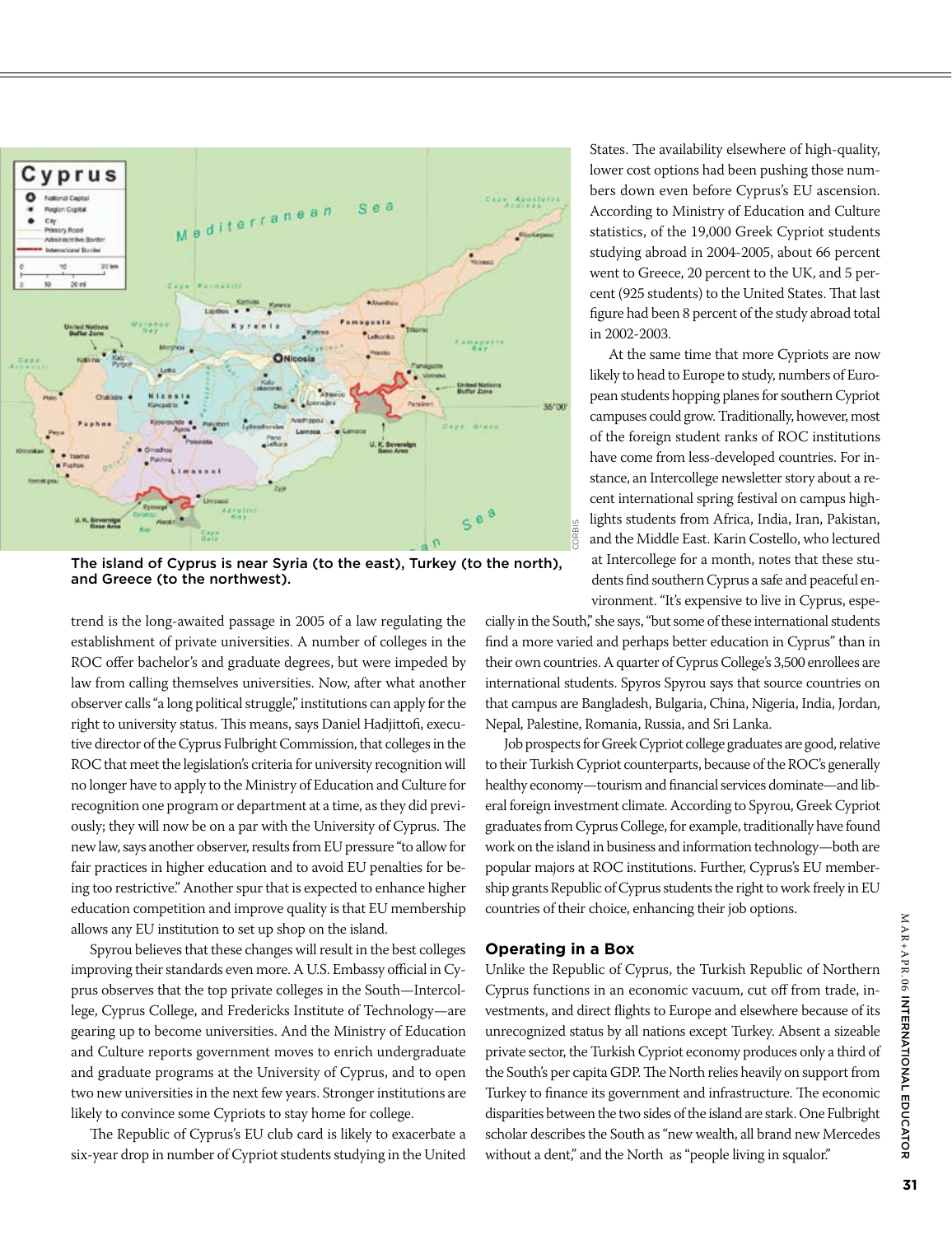This helps explain why Turkish Cypriot and Greek Cypriot students seem to have such different values and priorities, at least in the eyes of foreign teachers. While in Cyprus, English professor Karin Costello edited *Cypriot Identities*, an anthology of writings by students, poets, academics, and civic leaders from both sides. Recalling a reception for the book's contributors that was held in a Fulbright meeting room in the buffer zone, she says that students from the North were thrilled to come (though a few were unable to attend because they are from Turkish settler families [those from Turkey who moved to Cyprus], who are not allowed to cross the green line). In contrast, she says, Greek Cypriots are not as interested in getting together with people from the North. Greek Cypriots are looking

ahead, she says. They hold more middle-American concerns like materialism, conformity, and prosperity. Another U.S. professor notes the general distaste Greek Cypriot students have for making forays across the green line. "The kids in my poetry class regard a trip to the North as comparable to a holiday in Kabul," observes Kenneth Rosen, a poet and Fulbright professor of American Studies teaching at the University of Cyprus in fall 2005. Most Greek Cypriots simply have fewer reasons to reach out to the North. "But students in the North who contributed to my book," says Costello, "all expressed a longing to be heard. They feel locked out, invisible, and silenced."

The TRNC itself is longing for channels of communication with the outside and for revenue. Higher education in the North provides both, and therefore is treated as an essential industry, following government and tourism. Turkish Cypriot policymakers, according to the TRNC State Planning Organization, promote northern Cyprus as an "island of universities." Government finances the needed infrastructure for the schools and provides incentives for developers. As the result of considerable investment on the part of local Turkish Cypriot businessmen, who one informed observer says are making "decent profits," higher education—if not the economy as a whole—is thriving on lush campuses with beautiful buildings. The TRNC State Planning Organization calls these institutions "grow poles" for the cities and towns scattered across the North in sometimes remote locales, where their construction "changes the physical environment and contributes to social, cultural, and economic development."

Five (mostly private) universities, as well as a recently opened branch campus of Turkey's prestigious Middle Eastern Technical University, dot northern Cyprus. According to Erol Kaymak, a professor of international relations at Eastern Mediterranean University (EMU), other high-profile Turkish universities may follow suit. Referring to universities other than EMU and Near Eastern University, Osman Ertug admits that their quality of education does not always match their fine infrastructure. Faced with the prospect of local competition from some of Turkey's best schools, however, quality could improve.

#### **Opportunities and Competiition**

Turkish Cypriots, whose numbers include poor Kurdish farmer settlers from Turkey, alone could not sustain the North's higher education system. These universities' main student source for the 25 years of their existence has been overflow from Turkey. Kaymak estimates that of EMU's roughly 15,000 students, more than 60 percent are from Turkey, 30 percent from Cyprus, and 10 percent from overseas. (The same general breakdown applies to the 33,000 total students enrolled on all northern campuses in 2004-2005.) Why so many from Turkey? Until about a decade ago, he explains, Turkey had very few private universities; only elite students enjoyed a university education. EMU, located in Famagusta, an hour and a half east of Nicosia, was



Kaymak, who earned his doctorate from Texas Tech (Turkish Cypriots with American Ph.D.s are rare but increasing, he says), admits that student quality on TRNC campuses is a concern. The best Turkish students prefer Turkey's top schools, he says, and the best

Turkish Cypriot students may opt for education off the island, including U.S. institutions via a Fulbright scholarship. (Of the 1,900 Turkish Cypriot students studying abroad in 2004, 1,500 were in Turkey and 400 in the United States or Europe, per TRNC State Planning Organization statistics.) Kaymak compares EMU to a second-tier university in Turkey, which "isn't that bad overall." A Fulbright scholar who spent time on Cyprus was told that because of EMU's close association with the TRNC government, faculty and students there enjoy less academic freedom than those in private institutions.

Study destinations for some Turkish Cypriots have broadened by dint of the ROC's EU privileges. Due to their families' long-standing residence on the island, a subset of Turkish Cypriots is eligible to apply to the Republic of Cyprus for EU passports. Such documents grant access to UK and European universities, thus expanding study abroad opportunities for those with English or European language skills. The April 2003 lifting of restrictions on green line crossings has facilitated this process. According to Osman Ertug, applying for an EU passport calls for Turkish Cypriots to obtain an ROC identity card, which requires an ROC birth certificate. "With an EU passport people can have their children educated in England for only a few thousand pounds, much cheaper than elsewhere." Adds Ertug, recipient of a Fulbright scholarship at Central Connecticut State University in the early 1970s, Turkish Cypriots seek the passport for purely practical reasons, not "to change loyalties," because they do not renounce their TRNC passports or citizenship.

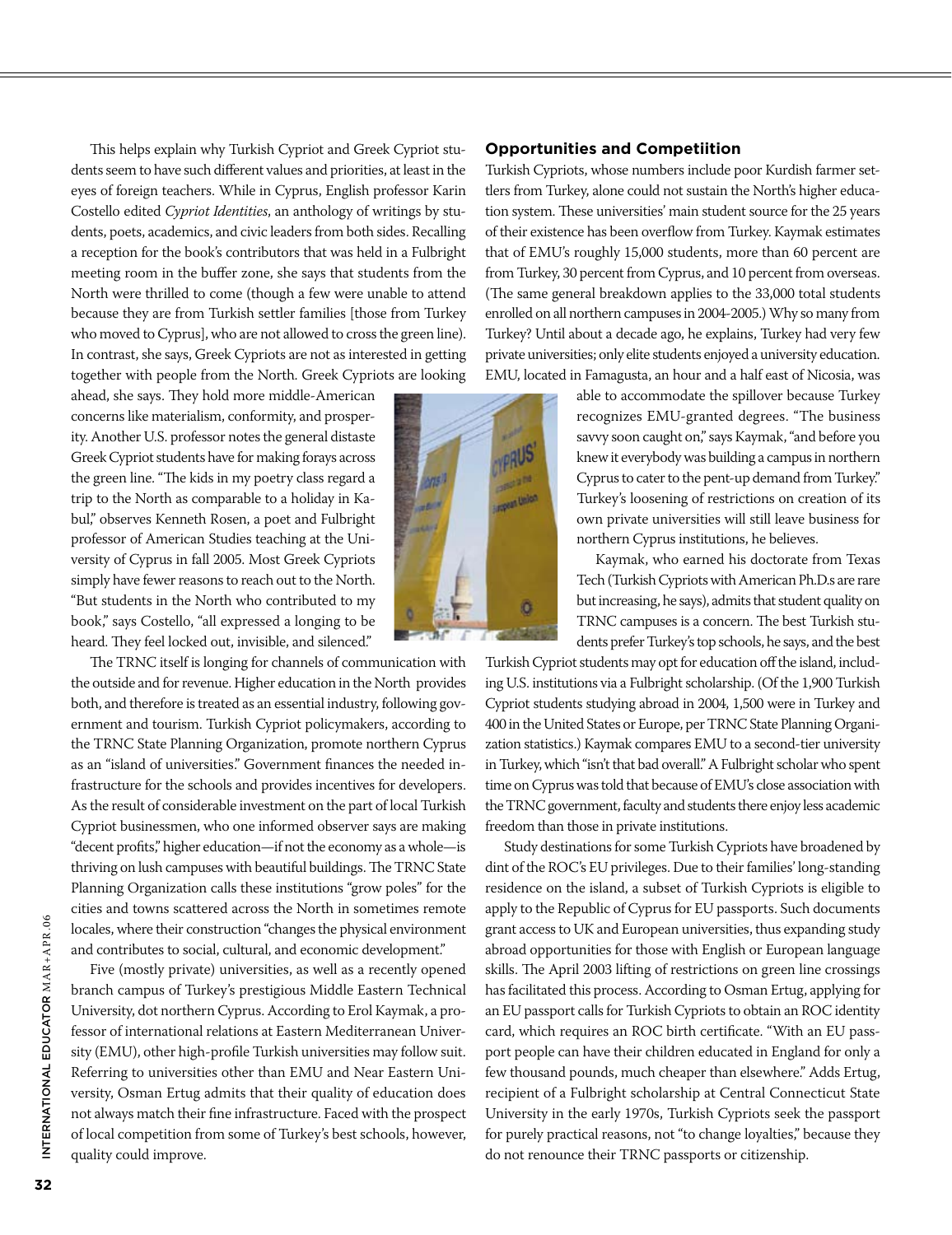Even though an overseas education is still the more likely route for students with means or scholarships, Turkish Cypriots who remain on the island can find a global linguistic element on home campuses. The language of instruction across the North is English because TRNC's higher education is modeled after the U.S. system. "Instruction in English was a deliberate decision," explains Ertug. It provides an opening to the outside world that gives these universities "breathing space," he says, in the middle of a "suffocating" blockade. According to Greg Paulsen of Educational Credential Evaluators, a Milwaukee-based evaluator of foreign student transcripts, the relative newness of institutions in northern Cyprus has encouraged them to "hit the ground running." English is the language that most university-bound Turkish students will have studied at the secondary level, he notes, and foreign students, so central to the higher education enterprise in the North, are more likely to know English than Turkish.

Students, and to some extent faculty, from Turkey and elsewhere are indeed the main fuel for TRNC higher education institutions. Kaymak says that aside from countries in the Middle East, Eastern Mediterranean University recruits students from Albania and the Balkans, Azerbaijan, Nigeria, and other parts of Africa. Some of these students may receive scholarships from Turkey's foreign ministry. Ertug is proud of the presence of 2,400 foreign students in the TRNC. They bring in revenue, he says, and help remove the TRNC's isolation. "They get education from us and learn from our unique experiences and local culture." Universities in the North aggressively market to international students, touting low tuition and living expenses. For example, the Web site of the European University of Lefke, a small nonprofit

public university opened in 1990 in a relatively remote northwestern town, can be read in Turkish, English, and Chinese. Its 3,000 students come from 30 different countries; its degrees, it states, are recognized by the higher education authorities in Turkey, Pakistan, the United Arab Emirates, and the Sultanate of Oman.

Despite the ability to attract overseas students to their shores, higher education institutions in the North feel that the ROC has been blocking measures designed to lift the isolation of the Turkish Cypriot community. "TRNC-based universities continue to be shunned," says EMU's Kaymak. "This is not to say that Turkish Cypriots do nothing in their own interest." For instance, EMU has joined the European University Association, he says, and his department

**Old world mentalities, and perhaps political prejudices, may slowly give way as Cypriot academic officials seek to expand and modernize their institutions—in the South to meet EU standards, in the North to engage in a precious trade opportunity, and on both sides to bolster national pride.** 

is now a member of the European Political Research Consortium. "But we are in the cold when it comes to official EU institutions, so we cannot benefit from ERASMUS," the European Community Action Scheme for the Mobility of University Students, or from ERASMUS-related programs.

The Turkish Cypriot community's restricted economy offers limited job prospects for local graduates. Ertug acknowledges unemployment and underemployment in the TRNC, where the largest employer, government, is bloated, and the tiny private sector—tourism and gaming—cannot support college graduates. "Some seek jobs in Turkey and Europe," he says. "Brain drain is a problem on any island, but more so in northern Cyprus."

#### **Where the Two Meet**

Bicommunal contacts are growing between the Greek and Turkish Cypriot communities, thanks in part to the 2003 easing of buffer zone crossings. At the same time, recalcitrance and toxic emotion continue to taint how the island's bifurcated inhabitants view each other and the world.

Students intermingle across communities to the extent that a small number of Turkish Cypriots are currently enrolled at colleges in the South, for instance in a Turkish Studies program at the University of Cyprus. According to the TRNC State Planning Organization, 118 students from the North attend institutions below the green line. They do so, says the state agency, to take advantage of scholarships that southern institutions offer to Turkish Cypriots, and because of expectations of getting a better education there.

Some Turkish Cypriot institutions would like to cooperate with the University of Cyprus, just as some private institutions in both communities already enjoy informal agreements that bring

their faculties together. But the Greek Cypriot government puts a damper on formal interactions, says former Fulbright scholar Edward Costello, which explains why the University of Cyprus has not yet moved in that direction. "There are many faculty on both sides of the green line who are eager to interact with their colleagues on the other side," says Costello. A host of informal professor-to-professor or department-to-department ties will continue, he says, as long as they keep a low visibility.

A large chunk of the collaboration between North and South academics and professionals that takes place does so via on-island intermediaries such as the United Nations, the Fulbright Center, and the U.S. Embassy. Mark Childs of the University of New Mexico, who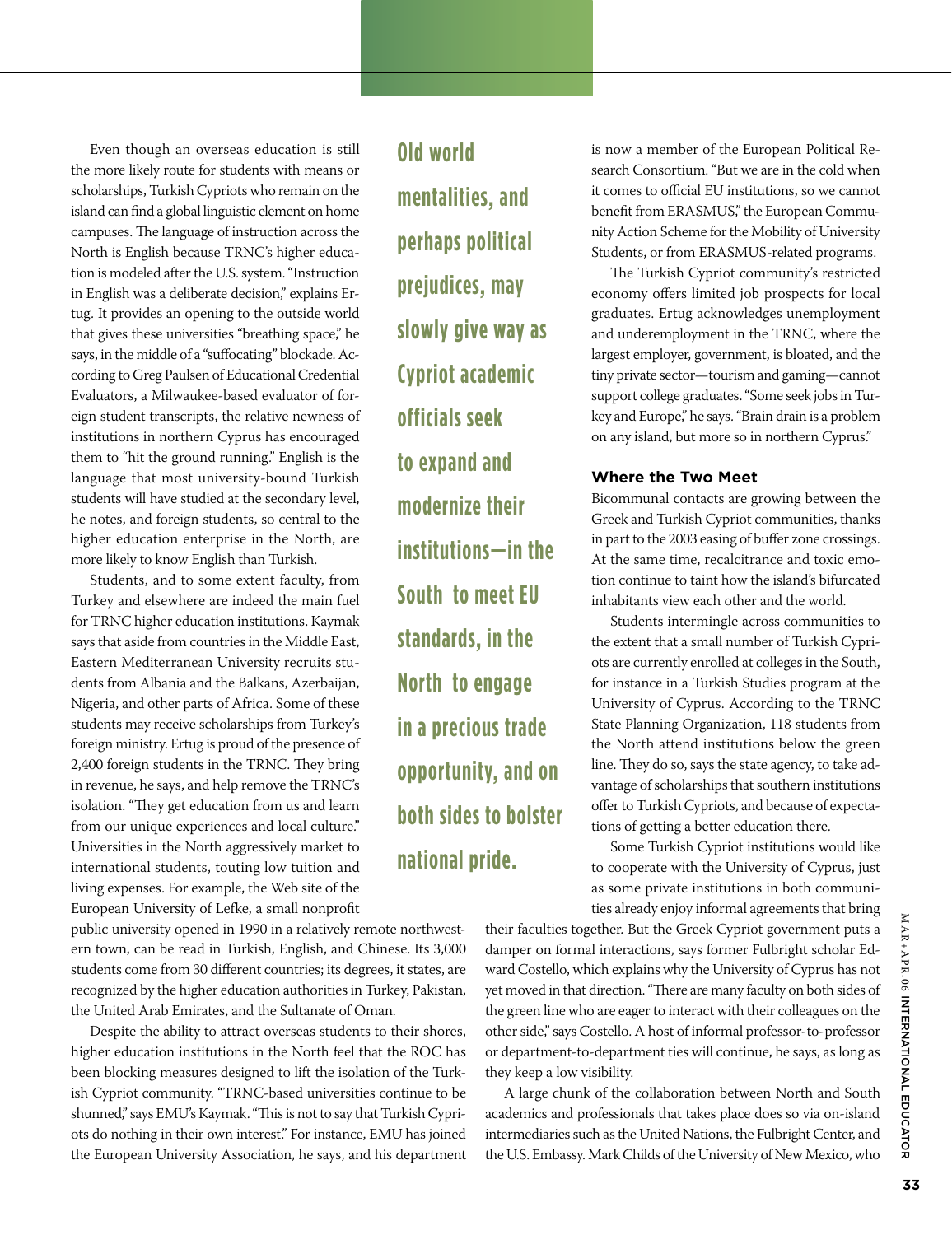spent the first half of 2005 as a Fulbright scholar helping the University of Cyprus set up an architecture program, says a group of experts from both sides of the island have been working closely for decades on the UN's Nicosia Master Plan. They started out fixing the city's sewer system; next they created pedestrian streets in the old town, renovated Venetian walls, and restored old monuments.

While he was on the island Childs knew of University of Cyprus faculty members who set up lectures in buffer zone facilities, quietly notifying people from both sides about the events. These neutral meeting spaces, which include the UN-run Ledra Palace (a former hotel), the Fulbright center next door, and the German Goethe Institute next door to that, were "booked solid" during his time there. What Childs calls "a minor industry" of bicommunal events involving poets without borders, musicians, artists, and "civil society walking back and forth across the buffer zone" are fairly routine. The Weaving Mill, a caféfilm-screening-salon one block south of the green line in Nicosia's old city, is a popular gathering spot for Cyprus's small intellectual and artistic community, according to Peter Rutkoff, a Kenyon College American Studies professor in Cyprus in 2005. Cypriots from both North and South attend, as do UN workers and U.S. and European ex-pats. It is a place, he says, where "dialog and real friendships are taking hold."

Scientific fields with pressing practical relevance for all Cypriots are promising targets for collaboration. "My experience is that geologists on both sides are willing to share data and work together," says Richard Wayne Harrison of the U.S. Geological Service. He participated in a UN program on earth-

quake research that brought Turkish Cypriot geologists to the South and Greek Cypriot experts to the North. As well, he says, the overpumping and salification of groundwater, a huge problem on Cyprus, has brought together hydrologists from both sides of the island.

A bicommunal group of 30 to 40 academics belong to the unique Cyprus Academic Forum (CAF), chaired by Hubert Faustmann. The assistant professor for international relations at Intercollege, just south of the green line, refers to himself as a "neutral German" who started convening meetings after a group of Turkish Cypriot academics approached him in late 2003 and he received the support of Intercollege's dean to do so. Ten to 15 of CAF's more active members meet every two weeks during the school year, says Faustmann. The organization's aim is to facilitate networking among Cyprus's island-wide academics and to encourage joint research. The expressly nonpolitical group

**The Cyprus Fulbright Commission, which has an office in the South, a smaller one in the North, and some meeting space in the buffer zone, has for many years sponsored conflict resolution workshops and professional training that targets mixed groups of Greek Cypriots and Turkish Cypriots.**

has held two conferences whose very arrangements have been infused with politics. The first gathering was at Intercollege in the South; the second one, says one CAF member, was supposed to have been at EMU in the North. But Greek Cypriot CAF members were not comfortable with granting that kind of recognition to EMU (which, like all northern institutions, is not officially acknowledged by the South). So the group arranged instead an "interim" conference, held last November, which involved Greek Cypriots crossing the green line to a more neutral north Nicosia venue.

After the Greek Cypriots rejected the Annan Plan in 2004, Turkish Cypriot participation in the group went down, a situation Faustmann was hoping as of fall 2005 to reverse with the November CAF event held north of the green line. "The referendum outcome has not made our lives easier," says Faustmann. "But irrespective of what kind of future the island will have, contact and cooperation between academics from both sides is a necessity. To convince as many academics as possible of this is the task of CAF, which is still a very small organization."

#### **U.S. Initiatives**

The U.S. Embassy, based in Nicosia, coordinates a wide range of bicommunal activities. On the island, the embassy provides grants for locally inspired projects such as a conference on the "Psycho-Social Aspects of Reunification" that was attended by academics on both sides. Another grant went to a bicommunal music group of university students who organized a tribute to slain journalist and musician Daniel Pearl that reaffirmed the importance of cross-cultural dialogue. The U.S. Embassy also

sponsors a summer program that brings together 30 university students (half from each community) who gather at American University in Washington, D.C. for a three-week program. Its aim is to promote collaborative leadership, civic engagement, and tolerance; the program continues after participants have returned home by requiring them to volunteer at island-wide nongovernmental organizations.

The Cyprus Fulbright Commission, which has an office in the South, a smaller one in the North, and some meeting space in the buffer zone, has for many years sponsored conflict resolution workshops and professional training that targets mixed groups of Greek Cypriots and Turkish Cypriots. These programs have helped form the ranks of Cyprus's bicommunalists—individuals who are committed to bi-island contact and understanding. The Commission's complementary U.S.-based activity, the Cyprus-America Scholar